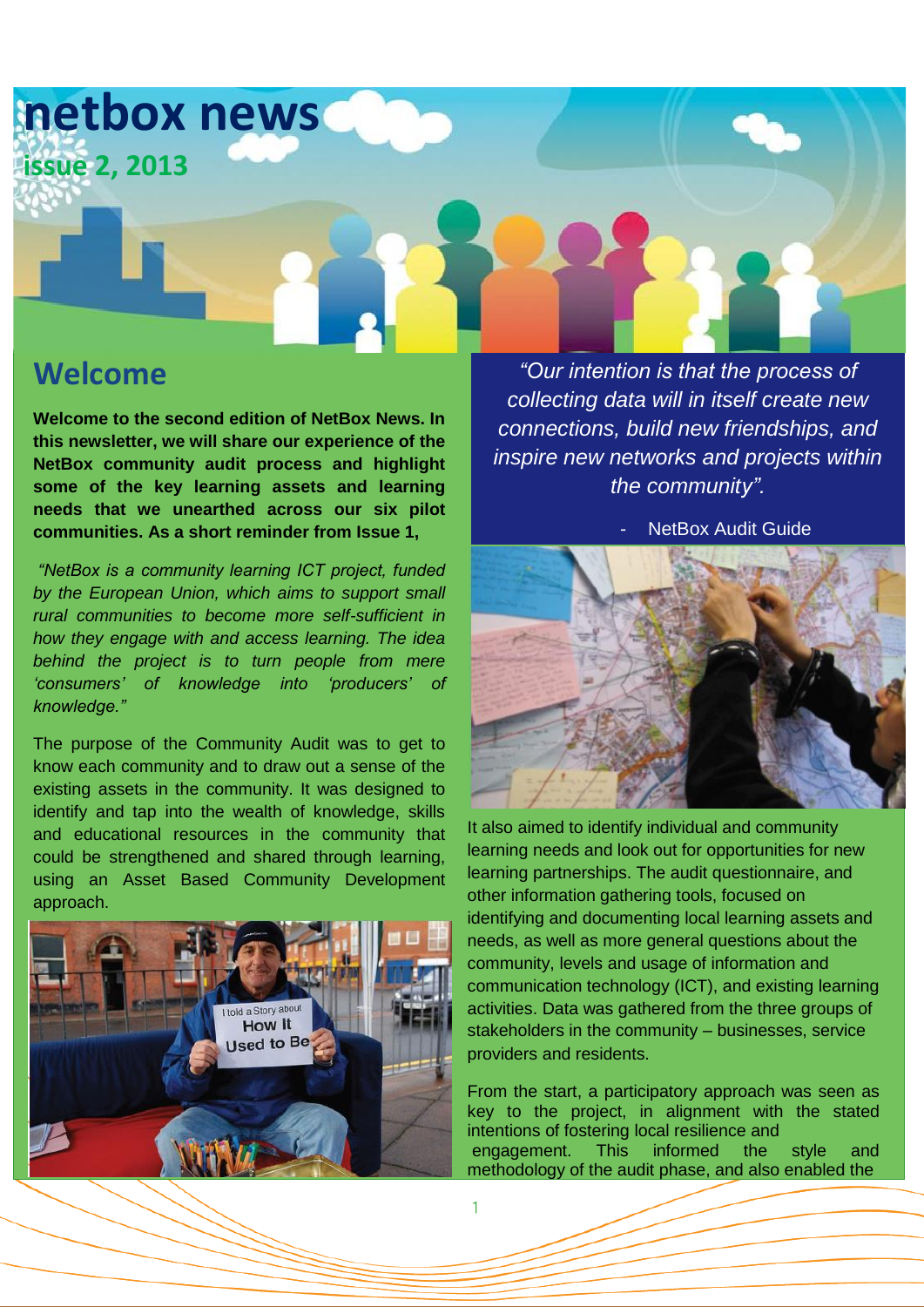process to act as a key aspect of introducing the project to the community, finding potential champions and securing interest in future users.

An Audit Guide, produced to support local teams, outlined in detail the philosophy behind the research, with a range of research methods that could be used alongside questionnaires and tips on how to engage people in the process. An Induction Pack was created, available as a Power Point presentation, to help train local teams and build their skills as peer researchers. Both resources are available to use for free on [www.netboxproject.eu](http://www.netboxproject.eu/)

*"There are people from the community, who have passion for their parish, that are quite dynamic and belong to local businesses and organizations."*

- Portugal report on Local team

### **Methodologies and Data Collection**

The process and choice of research methods used differed across the 6 pilot communities, influenced both by the skills and approach of acting partners and the context of each unique community. For example, in the UK there was an emphasis on creative engagement using displays in local windows; in Romania the main activity focused around written questionnaires.

What was common throughout was the combining of questionnaires and more creative or relational research, understanding how one in-depth conversation with an interested individual could offer as much value as 20 responses to a questionnaire. This combining of methodologies provided a rich source of collected data.



This data enhanced the desk based research conducted by all partners earlier in the NetBox project.



The Information on all these methods can be found in the NetBox Audit Guide on www.netboxproject.eu



Images taken from some of the activities undertaken by partners and the local teams to engage members of the communities

 $\overline{2}$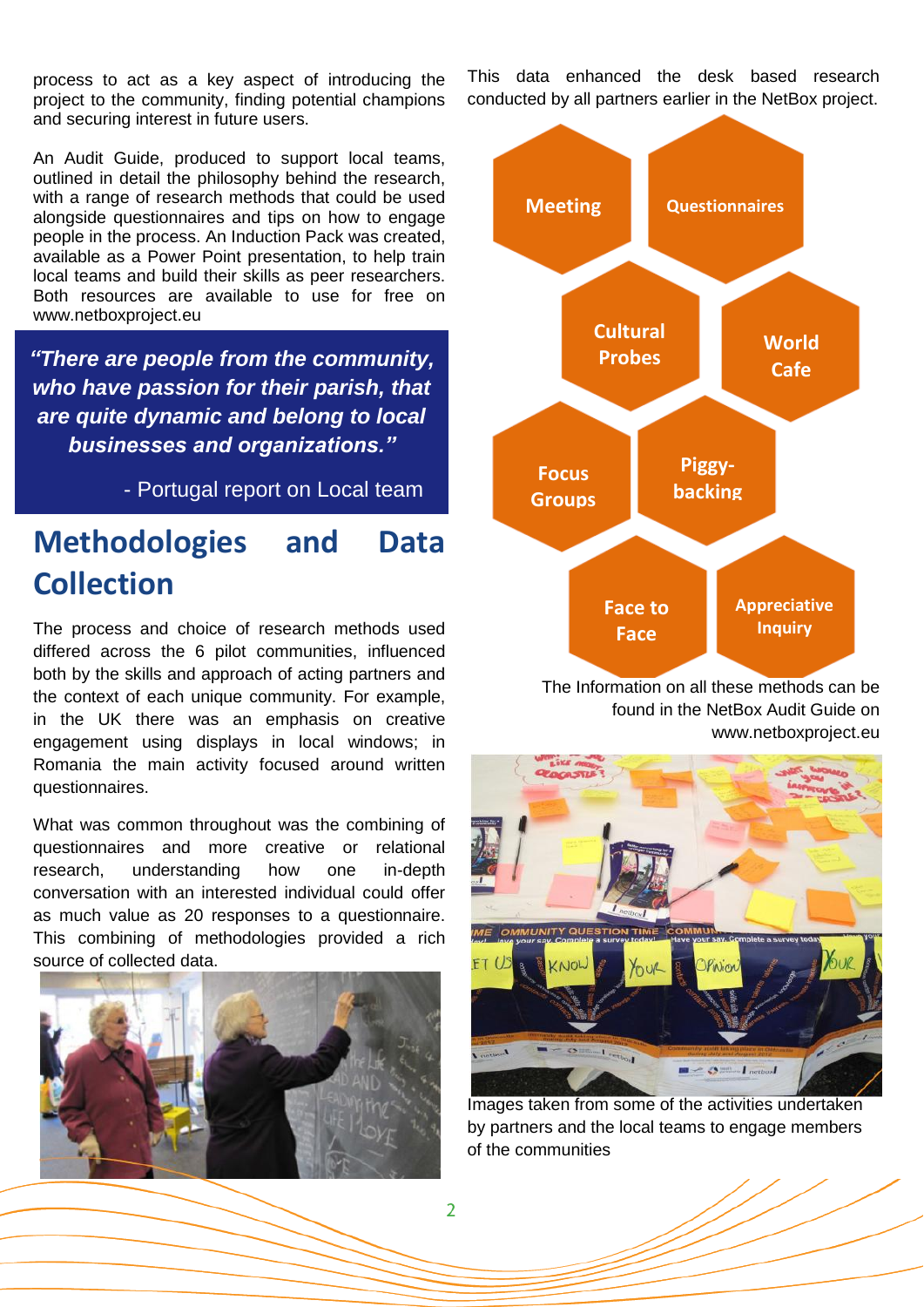# **Assets, Knowledge and Skills**

All six rural communities found numerous skilled and talented individuals willing to share their knowledge with the wider community. People were invited to reflect on what they know in the realms of hobbies, technical skills, professional knowledge and other areas. Offers ranged from simple domestic skills (often underestimated until reflected back as valuable), to professional skills currently underused as the person was retired or in another role. From "advanced English lessons and vegetable growing to organising the community to clean the streets and teaching people their rights" Extract from the Romanian Report

The tables below give an overview of the kind of skills and assets that were identified through the audits across all 6 communities:

#### **Table 1: Learning Needs**

| <b>Ireland</b>                                                                                                                                                                                                           | <b>United Kingdom</b>                                                                                                                                                              | <b>Portugal</b>                                                                                                                                                                       | <b>Poland</b>                                                                                                                                                                                      | <b>Romania</b>                                                                                                                                                                                       | Lithuania                                                                                                                  |
|--------------------------------------------------------------------------------------------------------------------------------------------------------------------------------------------------------------------------|------------------------------------------------------------------------------------------------------------------------------------------------------------------------------------|---------------------------------------------------------------------------------------------------------------------------------------------------------------------------------------|----------------------------------------------------------------------------------------------------------------------------------------------------------------------------------------------------|------------------------------------------------------------------------------------------------------------------------------------------------------------------------------------------------------|----------------------------------------------------------------------------------------------------------------------------|
| Horticulture<br>Childcare<br>Parenting<br>Healthcare<br>Crafts<br>Arts<br>Communications<br>Media Studies<br><b>Business</b><br>Administration<br><b>ICT</b><br><b>Team Building</b><br><b>Group Dynamics</b><br>Dancing | Motor engineering<br>Stone carving<br>Sound engineering<br>Energy management<br>Radio skills Buddhist<br>meditation<br>First aid<br>Singing Instruments<br>Woodcraft<br><b>ICT</b> | Lace<br>Crochet<br>Sports<br>Fishing<br>Cooking<br>Agriculture<br>Flower<br>-arranging<br>Gardening<br>Cake-making<br>DIY<br>Electricity<br>Dance<br><b>Breadmaking</b><br><b>ICT</b> | Gardening<br>Flower<br>-arranging<br>Childcare,<br>Pastry<br>-making<br>Cooking<br><b>Team building</b><br>Event<br>-organisation<br>Table<br>-arranging<br>Arts<br><b>First aid</b><br><b>ICT</b> | Sports<br>Dancing<br>Literacy<br>Drawing<br>Car<br>-repairing,<br>Vegetable<br>growing<br>Beekeeping<br>Fishing<br><b>Making goblins</b><br>(craft)<br>Cooking<br>Table<br>-decoration<br><b>ICT</b> | Arts<br>Crafts<br>Health care<br>Sports;<br><b>ICT</b><br>Multi-media,<br>Movie making<br>Pedagogy<br>Gardening<br>Cooking |

### **Table 2: Learning Assets**

| <b>Ireland</b>                                                                                                                                                                                                                                                                     | <b>United Kingdom</b>                                                                                                                                                                                                                   | <b>Portugal</b>                                                                                                                                                                                             | <b>Poland</b>                                                                                                                                                                                                                                                                                                  | <b>Romania</b>                                                                                                                                                                                                                                                    | Lithuania                                                                                         |
|------------------------------------------------------------------------------------------------------------------------------------------------------------------------------------------------------------------------------------------------------------------------------------|-----------------------------------------------------------------------------------------------------------------------------------------------------------------------------------------------------------------------------------------|-------------------------------------------------------------------------------------------------------------------------------------------------------------------------------------------------------------|----------------------------------------------------------------------------------------------------------------------------------------------------------------------------------------------------------------------------------------------------------------------------------------------------------------|-------------------------------------------------------------------------------------------------------------------------------------------------------------------------------------------------------------------------------------------------------------------|---------------------------------------------------------------------------------------------------|
| Counseling<br><b>Holistic</b><br>-Therapies<br>Tai Chi, Dancing,<br>Parenting skills<br>Drug awareness<br><b>First Aid</b><br>Genealogy<br>Cooking<br>Foraging<br>Arts & crafts<br>Online social<br>networking<br>Languages<br>Photoshop<br>Fundraising<br>Marketing<br>Leadership | Outdoors activities<br>Web design, Excel<br>ASP.net VB.net,<br>Facebook<br><b>Online Shopping</b><br>Basket making<br>Teenage confidence<br>Cooking<br>Sugar craft<br>Flower arranging<br>Local archeology<br>Dress making<br>Languages | Languages<br>Cooking<br>Painting<br><b>ICT</b><br>Health & safety<br>at work;<br>Etiquette and<br>manners<br><b>HACCP</b><br>Cooking<br>-Traditional<br>-confectionery<br><b>Business skills</b><br>Tourism | Choir singing<br><b>Traditional folk</b><br>songs<br>Flower arranging<br><b>Sewing Aerobics</b><br>Dancing<br>Table arranging<br><b>Postcards</b><br>-making<br><b>DIY</b><br>Nordic walking<br><b>ICT</b><br>Languages<br><b>Pesticides</b><br>Ecological<br>-farming<br><b>First aid</b><br>Tax declarations | <b>PC</b> skills<br>Hair dressing<br>Construction<br>Car repair, Eng-<br>lish Vegetables<br>growing<br>Organising com-<br>munity activities<br>Teaching people<br>their rights<br>Land cultivation<br>Artistic skills<br>Metal manu-<br>facturing Bee-<br>keeping | Accredited<br>vocational<br>and re-skilling<br>courses<br>Non-formal<br>educational<br>programmes |